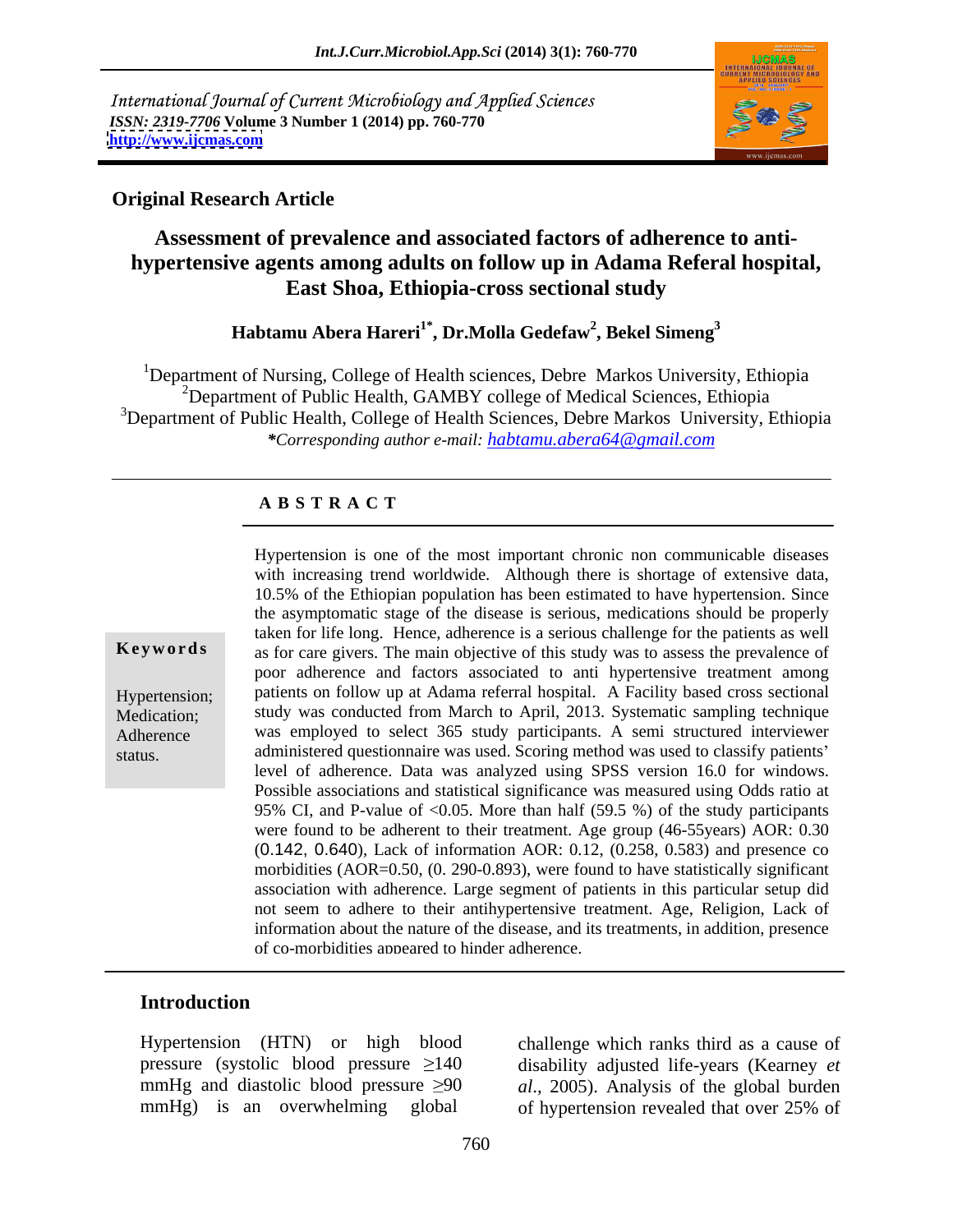the world's adult population had hypertension in 2000, and the proportion is expected to increase to 29% by 2025. The world's adult population had hypertension prevention and control of high blood in 2000 (Mafunda *et al.*, 2006), and has pressure has not received due attention in shown a rapid increase in prevalence many developing countries. Adherence to affecting significant numbers of therapies is a primary determinant of treatment success. Poor adherence (Kuller, 2007; Saman et al., 2007), attenuates optimum clinical benefits and therefore reduces the overall effectiveness being prevalence of 5-20% in this region of health systems (Kearney *et al*., 2005; (Tesfaye *et al*., 2009). Although there is Chobanian *et al*., 2003; Habtamu Abera Hareri *et al.*, 2012). **Ethiopian population has been estimated to** Ethiopian population has been estimated to

Low adherence is a key factor in in Addis Ababa have BP above explaining impaired effectiveness and 140/90mmHg or reported use of anti efficiency in the pharmacological hypertensive medication (Tesfaye et al., treatment of hypertension. However, little  $2009$ . is known about which factors determine low adherence in actual practice Studies worldwide indicate that despite the (Chobanian *et al*., 2003). Although there availability of effective medical therapy, is shortage of extensive data, 10.5% of the over half of all hypertensives do not take Ethiopian population has been estimated to have HTN. Approximately 30% of adults more than half of those on treatment have in Addis Ababa have BP above blood pressures over 140/90 mmHg 140/90mmHg or reported use of anti- threshold (Falaschetti, 2004). The World

HPN is considered a disease of high prevalence and low control, and its inadequate treatment can lead to coronary<br>be maintained indefinitely (Mensah, heart disease (CHD), acute myocardial 2008). However, findings in clinical infarction (AMI), peripheral vascular disease (PVD), stroke (CVA), congestive<br>treatment and non adherence to consequences it is the leading cause of morbidity and mortality among non communicable diseases, which ranks third of drugs, substantial worsening of as a cause of disability adjusted life-year causing about 7.1 million premature for 13% of all deaths globally (Hajjar I, (Ogden *et al*., 2000; Osterberg and

the world's and the political constraints of the global burden of the global burden of the global burden of the global burden of the global burden of the global burden of the global burden of the global burden of the glob hypertension revealed that over 29% of the world's adult population had hypertension affecting significant numbers of individuals in Sub- Saharan Africa (*Kuller,* 2007; Saman *et al*., 2007), Available data shows an overall prevalence of 5-20% in this region shortage of extensive data, 10.5% of the have HTN. Approximately 30% of adults in Addis Ababa have BP above hypertensive medication (Tesfaye *et al*., 2009).

hypertensive medications (Tesfaye *et al.*, <br>2009). <br>2009). <br>2009). **Statement of the problem** estimates that 50–70% of people do not over half of all hypertensives do not take any treatment (EInkster *et al*., 2006) and more than half of those on treatment have Health Organization (WHO) describes poor adherence as the most important cause of uncontrolled blood pressure and estimates that 50–70% of people do not take their antihypertensive medication as prescribed (Mant and McManus, 2006).

heart failure and renal failure(Chobanian antihypertensive treatment hampering the *et al*., 2003). Because of these effectiveness of these medications (Ezzati deaths each year worldwide and accounts leading to a significant medical burden Generally, antihypertensive therapy should be maintained indefinitely (Mensah, 2008). However, findings in clinical practice have raised concerns about under treatment and non adherence to *et al*., 2002). Poor adherence has been attributed to unnecessary over-prescription of drugs, substantial worsening of diseases, avoidable increases in hospital admission rates, longer hospital stays,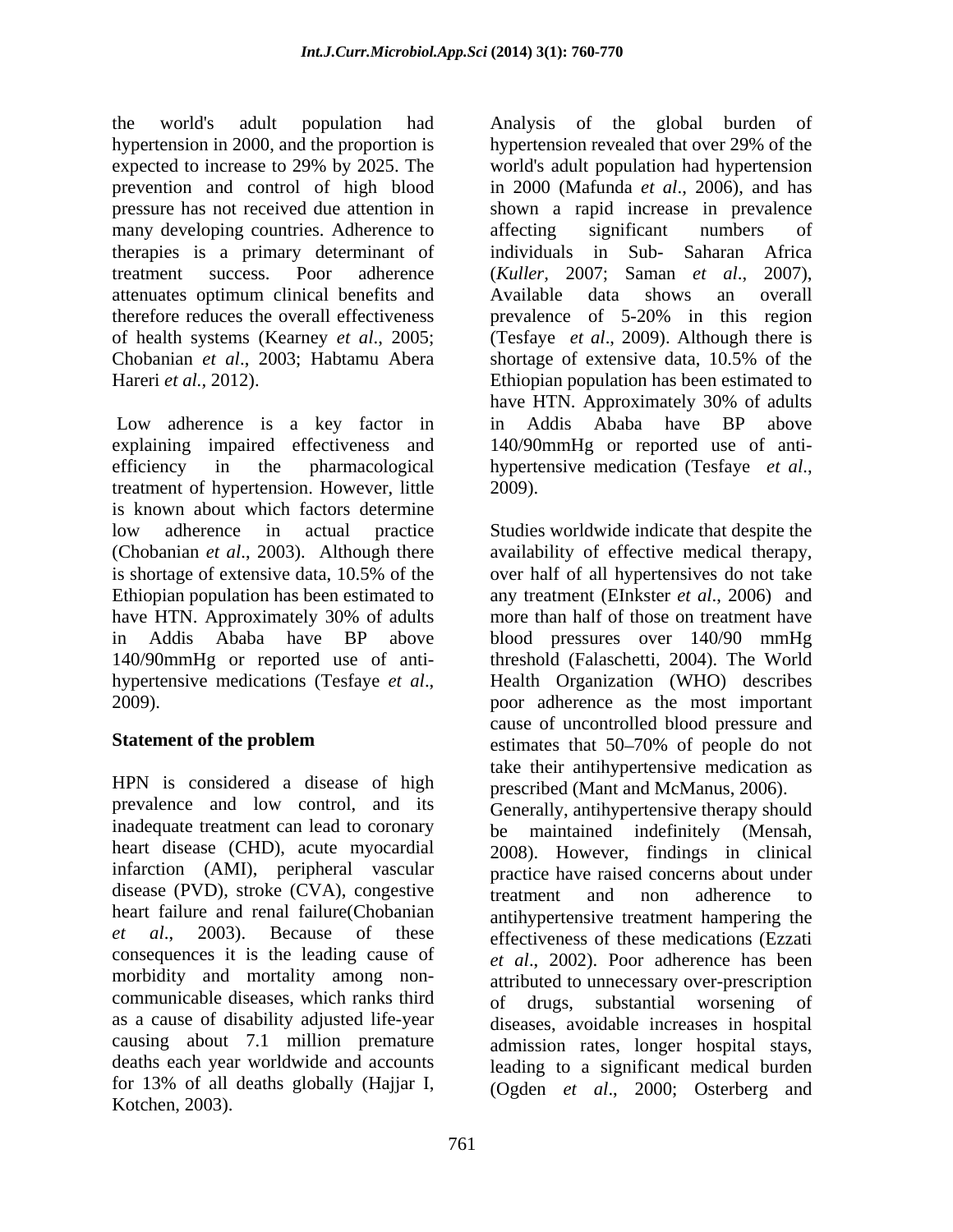Blaschke, 2005). It also compromises the Distance from health care set up (Ambaw efforts of the health care system, policy makers and health care professionals in improving the health of populations. As a result, substantial numbers of patients do not get the maximum benefit of medical Clearly, interventions to improve outcomes, lower quality of life increased confidence in health systems (Balkrishnan, 2005). Hence, Measures are required at a improve awareness, treatment and control

medication, following a diet, and / or executing lifestyle changes-corresponds medication therapy (Acta Paul Enferm, with agreed recommendations from a 2012), we consider that the knowledge Organization, 2003; Haynes *et al*., 2002). Factors such as age (World Health gender (Hassan *et al*., 2006 ; Ambaw *et al*., 2012), religion(Ambaw *et al*., 2012),) marital status(Habtamu Abera Hareri *et al.2012*) low socioeconomic status and severity of disease (Haynes *et al*., 2002), treatment comlexity (World Health Organization, 2003; Hassan *et al*., 2006), To assess the magnitude of adherence and side effects of medication (Hassan *et al.*, associated factors with antihypertensive 2006; Osterberg and Blaschke, 2005), treatment among adults on follow up at patient's inadequate understanding of the Adama Hospital, 20 disease and importance of the treatment, Co-morbid medical conditions **Specific objectives** (Osterbergand Blaschke, 2005; Ambaw *et al*., 2012), lack of social support (Lennon *et al*., 2001), poor patient-provider with anti hypertensive treatment among relationship (Wang *et al*., 2002), cost, **Forget in the componies for**  $\alpha$  **all the components (AOS). In also components (AOS), the components are probably and basis care probably in the terms of particular materials in the components are the matimum beach of part** 

*et al*. 2012), duration of hypertension and its treatment are found to influence adherence behaviour.

treatment, resulting in poor health adherence with antihypertensive agents are health care costs and erodes public successfully designed, targeted, & cost population level to prevent the identify those that are modifiable (Hyans ). development of hypertension and to In Ethiopia, particularly in the study area, of hypertension in the community. and associated factors. Considering that WHO defines adherence as "the extent to treatment due to the required change in which a person's behavior—taking lifestyle habits and active participation of health care provider" (Hajjar and Kotchen, about adherence and these factors and 2003). Adherence is dependent on their relationships can guide facilitating numerous factors and has been shown to actions for greater adherence Therefore, vary from 0 to 100% in different this study was conducted to assess the populations studied (World Health prevalence and factors contributing to Organization, 2003; Haynes *et al*., 2002). Adama referral hospital, East Showa, Clearly, interventions to improve needed, if such interventions are to be effective, it is critical to understand the complex reasons for non adherence and to little is known about the adherence status HTN is a difficult disease for adherence to the individual in antihypertensive medication therapy (Acta Paul Enferm, 2012), we consider that the knowledge this study was conducted to assess the medication adherence among adult patients with hypertension on follow up in Ethiopia.

## **Objectives**

## **General objective**

associated factors with antihypertensive treatment among adults on follow up at Adama Hospital, 2013 G.C.

**Specific objectives** To measure the magnitude of adherence adults on follows up at Adama Hospital.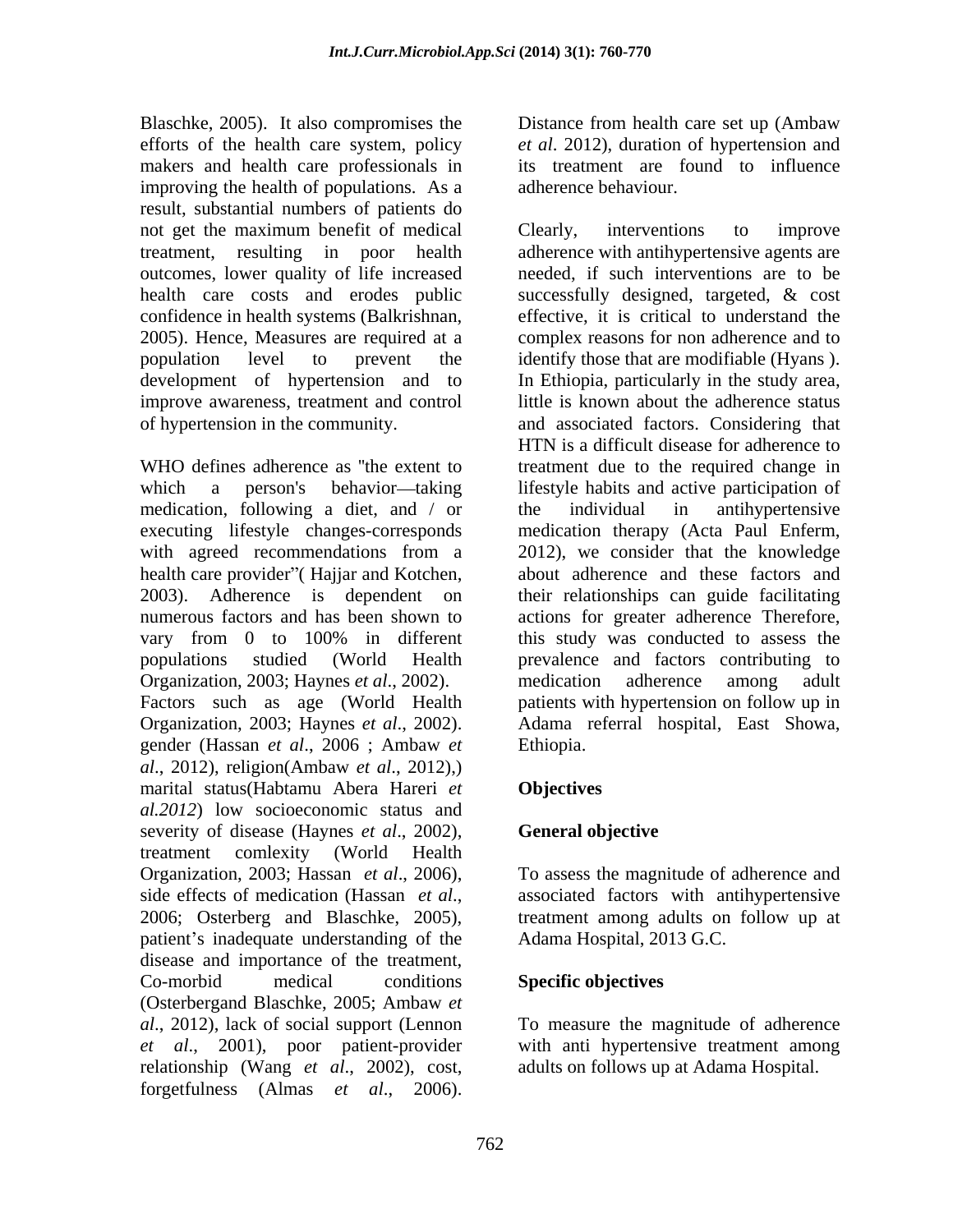To identify factors associated with follow up at Adama referral hospital were adherence to anti hypertensive treatment among adults on follow up at Adama

The study setting was Adama referral hospital, east showa, Oromia National mean of<br>Regional State Ethiopia Based on figures adherent. Regional State, Ethiopia. Based on figures from the Central Statistical Agency in<br>2007 Ethiopia (CSA), this town has a total The outcome variables of the study was 2007 Ethiopia (CSA), this town has a total population of 220,212, an increase of 72.25% over the population recorded in variables were: Age, ethnicity, gender, the 1994 census Adama referal Hospital is education. marital status, religion, the 1994 census. Adama referal Hospital is education, marital status, religion,<br>a teaching as well as regional referral Presence of co-morbidities, distance, a teaching as well as regional referral Hospital under ministry of education of Ethiopia. The referral Hospital is meant to serve 5 million people as per the three tier<br>system of the National Ministry of Health<br>treatment. treatment complexity. system of the National Ministry of Health. Chronic illness care is one of the services and medication side effects, income and social<br>the Hospital provides to the population support, Lack of accessibility to the Hospital provides to the population both within and outside of Adama town. antihypertensive treatment at the chronic visits. Factors included were social &

questionnaire-based cross sectional towards antihypertensive agents. Three analysis. A systematic sampling method to<br>select 389 patients was employed from institutions from the surrounding health select 389 patients was employed from March 2013 to April 2013 to examine the level of Adherence with the were professionally nurses and one antihypertensive drug treatment. All adult cases of hypertension who were on follow up at Adama referral hospital who started taking anti hypertensive drug treatment from which data was collected and 389 participants were included. Every other two patients from the registration list were assess the statistical association where interviewed to obtain vital information regarding the topic of interest. All adults with hypertension who were started medication treatment and those all on

included.

Hospital. Respondents who scored above mean for **Materials and Methods** the 9 questions with highest score 4 and **Study Setting** the distribution. Hence, individuals with medication adherence questions (among minimum 1), the mean was executed from the distribution. Hence, individuals with score of: below mean of the distribution were non adherent and above or equals to mean of the distribution were taken as adherent.<br>The outcome variables of the study was

There were 972 patients on visits, and unhappy or unsatisfied clinic illness follow-up care unit. economic factors, Health care related This descriptive study was a presence of co-morbidities and knowledge adherence status and the independent variables were: Age, ethnicity, gender, education, marital status, religion, Presence of co-morbidities, dosage frequency, duration of treatment, number of medications, coverage of drug cost, information about HTN and its treatment, treatment complexity, medication side effects, income and social support, Lack of accessibility to healthcare, long waiting time for clinic visits. Factors included were social & factors, therapy related factors and data collectors were selected from health institutions from the surrounding health care settings to avoid the issue of bias and supervisor was assigned and a brief orientation was provided for them before data collection was initiated. The collected data after compilation was analyzed using SPSS version 16.0 for windows and odds ratio and chi square tests were used to assess the statistical association where 95% CI and P value for logistic regression analysis was used to see the relative effect of the independent variable over the dependent variable.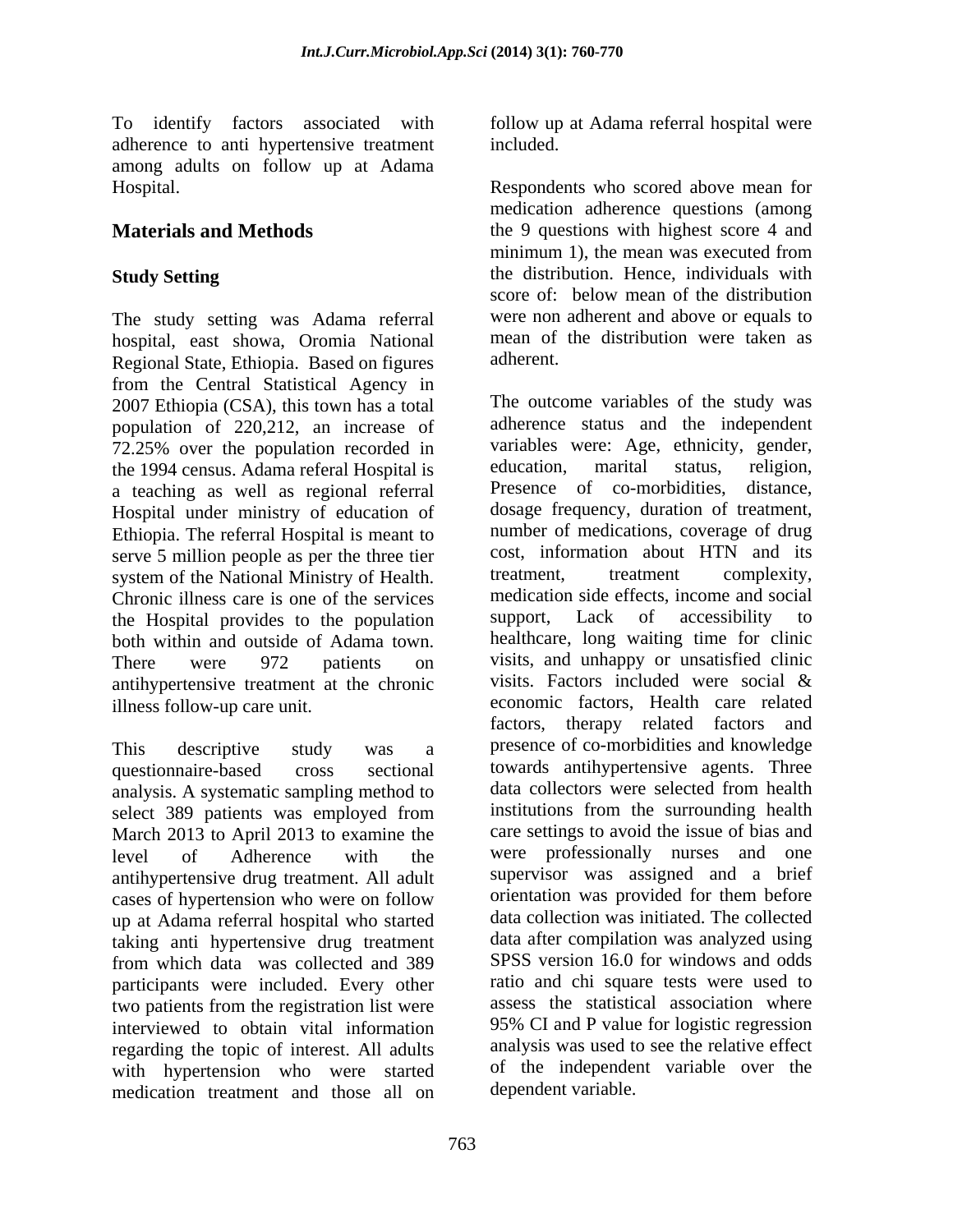Before data collection to conduct this 149/97mmHg. Majority of the respondents study ethical clearance was requested and 342(93.7%) have been told about their approval was obtained from D/ Markos University (DMU) health sciences college their medication, out of which only research and publication office. And the 111(30.4%) have very well understood the letter was submitted to Adama referral information provided to them about their hospital medical director office prior to the medication. The most frequently reported beginning of undertaking the study in the co-morbid condition was diabetes area. All the study participants were 152(41.6%), nearly half, 166(45.5%) informed about the purpose of the study, respondents were hypertensive for two their right to refuse is maintained. Ethical four years or and 212(58.1%) were on anti conduct is maintained during data hypertensive treatment for lessthan two collection and throughout the research process. To ensure confidentiality anonymous type interview was followed.

## **Results and Discussion**

A total of 365 hypertensive patients were interviewed, making the response rate of 94% compared to the calculated sample size of 389 with 10% non response rate. Socio demographic Characteristics of the responded that fear of side effects<br>study sample are presented in Table 1 As associated with anti hypertensive study sample are presented in Table 1. As shown in the table the study participants consisted of 187(51.2%) females. Majority adh<br>of the participants  $149(43.6%)$  were 3). of the participants 149(43.6%) were orthodox by religion and 234(64.1%) were married, Out of the total participants 158(43.3%) attained tertiary educational level and 113(31.0%) participants were governmental employed. About 20(6%) of<br>
participants have income >3000 Ethiopian The association of selected socioparticipants have income  $\geq$ 3000 Ethiopian The association of selected socio-<br>Birr (ETB) and 181(49.6%) did not have demographic, clinical and other Birr (ETB) and 181(49.6%) did not have regular income and live with support from

# **Information, Medication and clinical**

participants with hypertension on follow morbidities, distance, duration of<br>up at Adama referral bospital was treatment, information about their up at Adama referral hospital was

disease, 350(95.5%) were informed about co-morbid condition was diabetes years (Table 2).

## **Anti hypertensive therapy related reasons provided as a barrier**

**Patient demographic and clinical characteristics** be a barrier to be adherent to their anti Out of the total 365 participants 198(54.2) responded yes for duration of treatment to hypertensive treatment, with regard to cost of anti hypertensive drugs more than half, 202(55.3%) of participants reported cost is not a barrier to adhere to their treatment, majority of the participants 275 (75.3%) responded that fear of side effects associated with anti hypertensive medications do not have impact on their adherence behavior to such agents (table 3).

## **Factors significantly and independently associated with adherence and poor adherence status.**

others. investigated using both the bivariate and **characteristics of respondents** bivariate analysis were: age, sex, marital The mean blood pressure of the total 365 employment status, presence of co-<br>participants with hypertension on follow morbidities, distance, duration of The association of selected demographic, clinical and other characteristics on adherence status was multivariate logistic regression technique. Accordingly, variables considered in the status, religion, educational status, income, employment status, presence of morbidities, distance, duration of treatment, information about their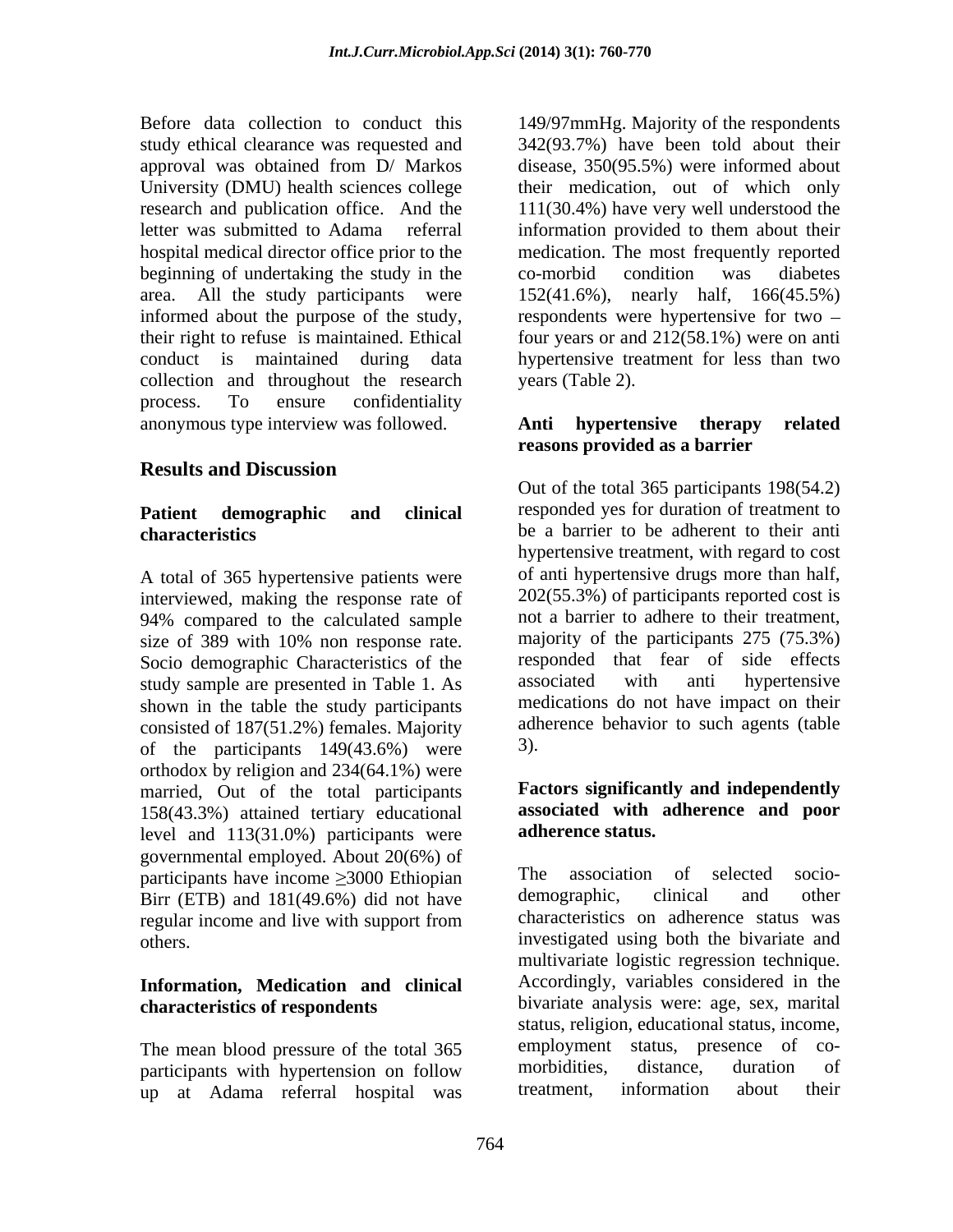relationship. Explanatory variables with p religion, information towards their compliance behavior (Kearney et al., medication and presence of co morbidity, 2005; Ambaw et al., 2012). remained to be significantly associated

Out of the total 365 participants only expected index of 80% medication 217(59.5%) were adherent to medication adherence (In Hypertensive Patients In regimen where as the remaining were not. Lusaka, Zambia, 2010), Hence, it is Respondents with age group (46-55) were encouraging to note that this study reports 70% less likely to be adherent as a lower adherence as compared to what compared to younger & older age groups has been reported previously in local  $(AOR=0.30, 95\%CI = (0.142, 0.640,$  studies conducted at university of Gondar P=0.002). With regard to religion Muslim hospital & black lion hospital, Addis followers were 3 times more likely to be  $\mu$  Ababa, 64.6% & 69.5% respectively. adherent to their treatment as compared to Ambaw *et al*., 2012; Habtamu Abera orthodox followers (AOR= 3.20, Hareri *et al.,* 2012). This could be due to 95%CI=1.69, 6.08, P=0.001). Respondents who were not at all understood the information about their medication by self with variation in the subset of population response were 88% less likely to be which served as the study sample. adherent to their medication as compared to those who understood the information Among the studies conducted on various very well (AOR=0.12, 95%CI= 0.258, populations of the world, using a similar 0.583, P=0.008). Respondents with co morbidities were 50% less likely to be adherent compared to clients with no co been reported in a similar study in morbidity (AOR=0.50, 95%CI=0. 290- Pakistan (77%) (Saman *et al*., 2007) and

The major objective of the study was to assess the prevalence of adherence and be related to low level of education and associated factors to antihypertensive treatment among patients with follow up at Adama referral hospital in eastern Ethiopia. Literature indicates that Failure to adhere to medications can lead adherence is one of the most important reasons for uncontrolled hypertension,

medication and Patient provider serious complications and wastage of value up to 0.2 were included in the which may be patient or health system multiple logistic regressions. Finally, age, related, continue to militate against health care resources. Several factors, compliance behavior (Kearney *et al*., 2005; Ambaw *et al* ., 2012).

with adherence to treatment of HTN The results of the present study showed (Table 4). that from the total study participants Adherence **regimen**, where as the rest were not. Thus, 217(59.5%) were adherent to medication it is significantly lower compared to expected index of 80% medication Ababa, 64.6% & 69.5% respectively.( measurement of adherence based on different criteria in the two studies, along which served as the study sample.

0.893, P=0.019). Zambia (83%) (Mweene *et al* ), this cut-off, the adherence observed in the present study was lower than what has might be due to better access and care to patients in these countries. This could also be related to low level of education and low level of awareness related to risk of hypertension complications.

poor blood pressure control and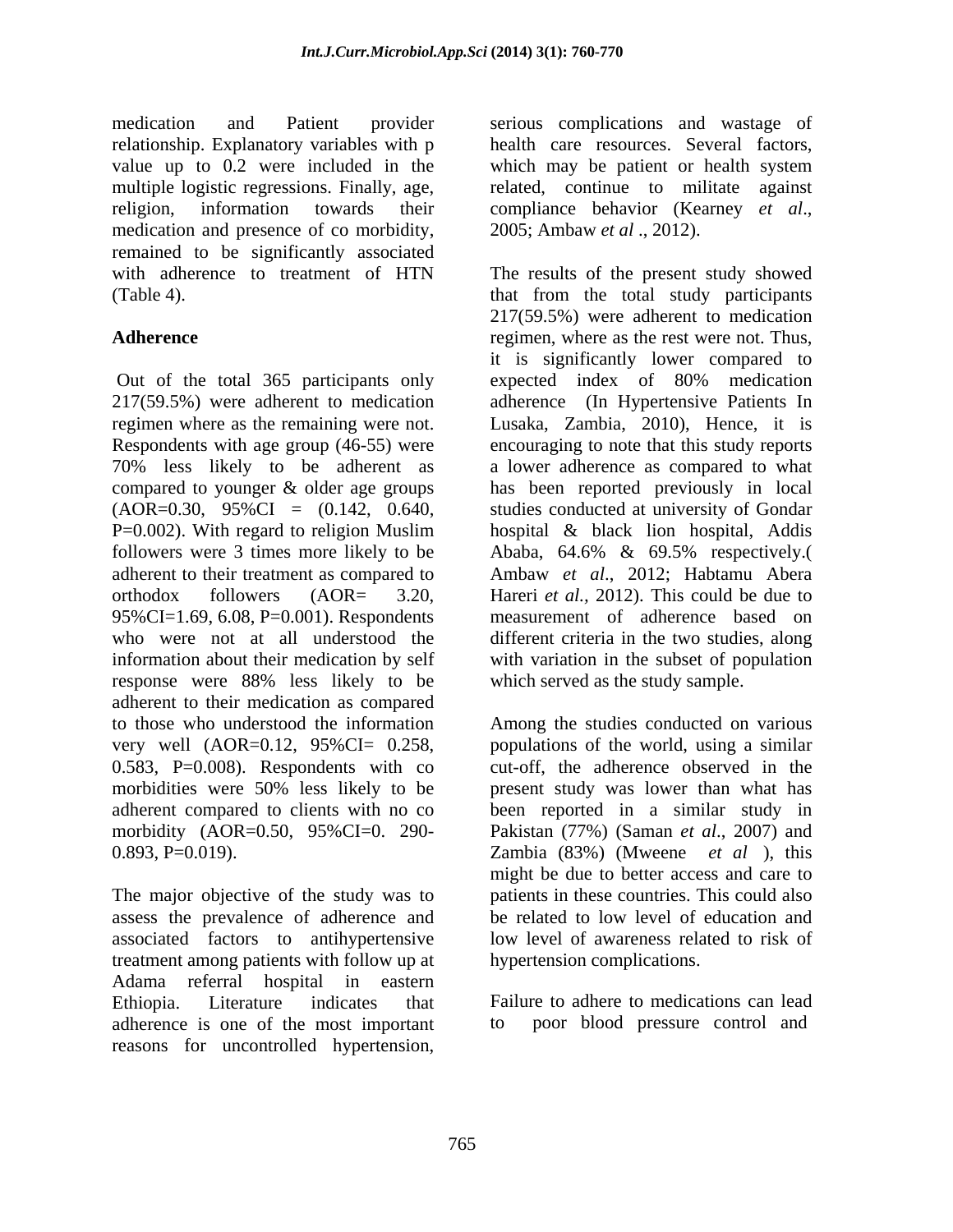| Variable           | Category            | Frequency | Percent $(\% )$ |
|--------------------|---------------------|-----------|-----------------|
| Age                | $18 - 35$           | 15        | 4.1             |
|                    | 36-45               | 60        | 20.5            |
|                    | 46-55               | 114       | 51.8            |
|                    | >55                 | 176       | 48.2            |
| Sex                | Male                | 176       | 48.8            |
|                    | Female              | 187       | 51.2            |
| Educational status | Illiterate          | 76        | 20.8            |
|                    | Primary school      | 64        | 17.5            |
|                    | Secondary school    | 67        | 18.4            |
|                    | Ttertiary school    | 158       | 43.3            |
| Religion           | Orthodox            | 159       | 43.6            |
|                    | Muslim              | 98        | 26.8            |
|                    | Catholic            | 20        | 5.5             |
|                    | Protestant          | 88        | 24.1            |
| Work status        | Government employee | 113       | 31              |
|                    | Privet business     | 106       | 29              |
|                    | Unemployed          | 35        | 9.6             |
|                    | Retired             | 34        | 9.3             |
| Monthly income     | No regular income   | 181       | 49.6            |
|                    | $<$ 999 Et br       | 43        | 11.8            |
|                    | 1000-1999 Eth br    | 42        | 11.5            |
|                    | 1999-2999 Et br     | 79        | 21.6            |
|                    | $>$ or =3000 eth br | 20        | 5.5             |

| <b>Table.1</b> Socio demographic characteristic of the study participants ( $n = 3$ )<br>$365$ ).<br>Adama |  |
|------------------------------------------------------------------------------------------------------------|--|
| l, east Showa Ethiopia, 2013<br>referra<br>hospital.                                                       |  |

**Table.2** Information, Medication and clinical characteristics of respondents (n=365) Adama referral hospital,East Showa Ethiopia, 2013

| Variable                       | Category            | <b>Number</b> | Percent $(\% )$ |
|--------------------------------|---------------------|---------------|-----------------|
| Duration with hypertension?    | Less than two years | 95            |                 |
|                                | Two to four years   | 166           | 45.5            |
|                                | Five or more years  | 104           | 28.5            |
| taking medications for HPN     | Yes                 | 360           | 98.6            |
|                                | NO.                 |               |                 |
| Duration of taking medicine    | less than two years | 212           | 58.1            |
| for HPN.                       | two to four years   | 109           | 29.9            |
|                                | five or more years  | 44            | 12.1            |
| Provided information about     | Yes                 | 350           | 95.9            |
| your medicine.                 | No                  |               |                 |
| How well do you understand     | Not at all          | 12            | 3.3             |
| the information provided about | Somewhat            | 242           | 66.3            |
| your medicine?                 | Very well           | 111           | 30.4            |
| Présence of co morbidity       | Yes                 | 252           | 69.0            |
|                                | No                  | 113           | 31.0            |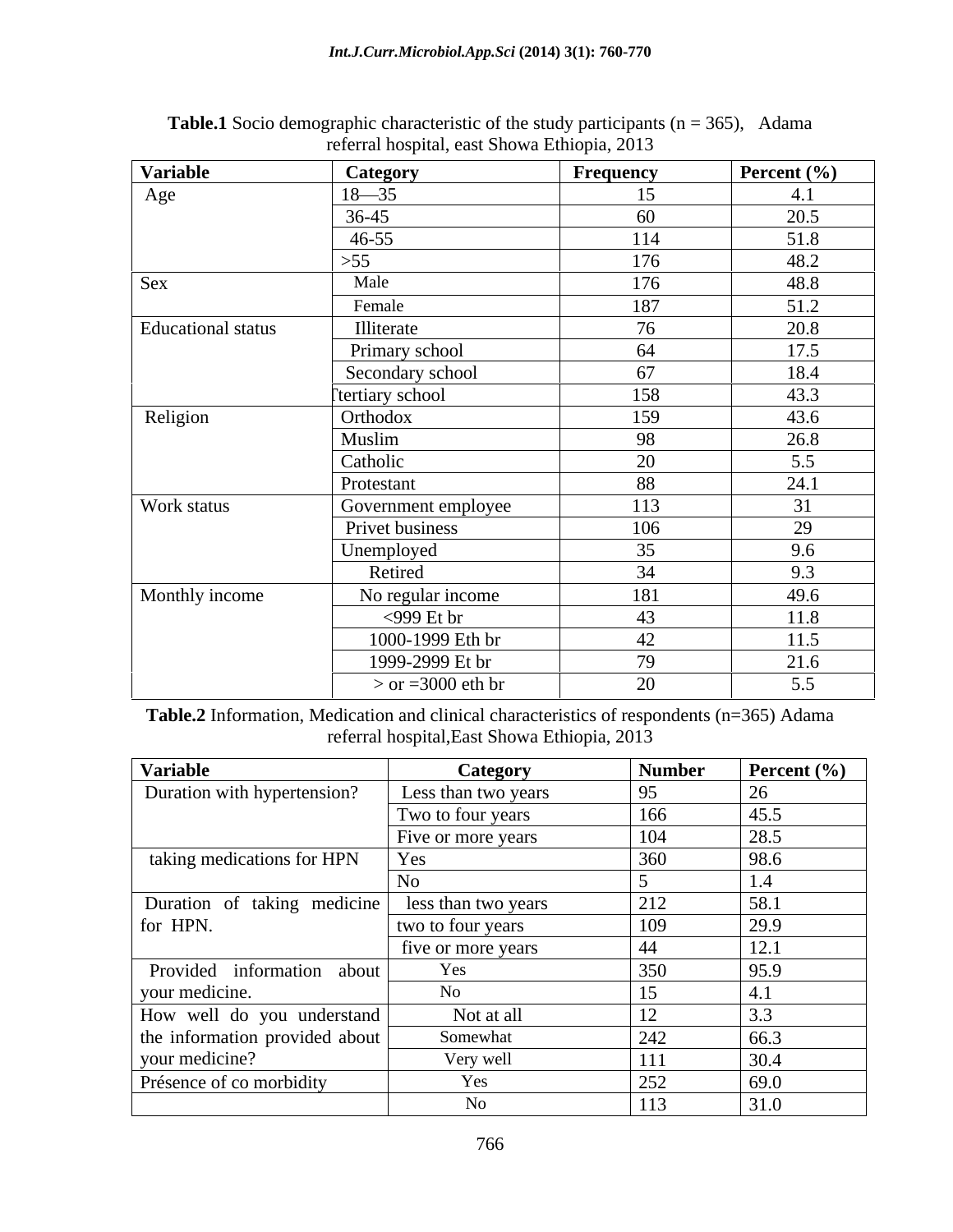| <b>Variable Barriers</b>  | Category | <b>Number</b> | <b>Percent</b> $(\% )$ |
|---------------------------|----------|---------------|------------------------|
| Cost of drugs             | Yes      | 163           | 44.7                   |
|                           | No       | 202           | 55.3                   |
| Treatment comlexity       | Yes      | 20            | 5.5                    |
|                           | No       | 345           | 94.5                   |
| Duration of treatment     | Yes      | 198           | 54.2                   |
|                           | No       | 166           | 45.5                   |
| Fear of side effect       | yes      | 90            | 24.7                   |
|                           | No       | 275           | 75.3                   |
| Rout of taking medication | Yes      | 160           | 43.8                   |

**Table.3** Therapy related factors (reasons) as a barrier (n=365). Adama Referral hospital, East<br>Showa Ethiopia, 2013 Showa Ethiopia, 2013

**Table.4** Association of adherence by selected characteristics, among hypertensive patients on follow up cases in Adma referral hospital, East showa, Ethiopia, 2013.

| Variable                                 |          | <b>Adherence Status</b> | P value | $COR$ $AOR$ |                    | CI(95%)            |
|------------------------------------------|----------|-------------------------|---------|-------------|--------------------|--------------------|
|                                          | Adherent | Poor                    |         |             |                    |                    |
|                                          |          | adherent                |         |             |                    |                    |
| Age                                      |          |                         |         |             |                    |                    |
| 18-35                                    | 10       |                         | .004    |             |                    |                    |
| 36-45                                    | 26       | 34                      | 0.557   |             | $\vert$ 1.49       | (0.392, 5.680)     |
| $46 - 55$                                | 61       | 53                      | 0.002   | 0.304       | 0.30               | $(0.142, 0.640^*)$ |
| >55                                      | 120      | -56                     |         |             | 1.00               |                    |
| Religion                                 |          |                         |         |             |                    |                    |
| Orthodox                                 | 109      | 50 F                    |         |             | $\vert 1.00 \vert$ |                    |
| Muslim                                   | 56       | 42                      | 0.001   | 3.12        | 3.20               | $(1.693, 6.081*)$  |
| Catholic                                 | $\Omega$ | 11                      | 0.384   |             | $\boxed{0.60}$     | (0.1971, 1.871)    |
| Protestant                               | 43       | 45                      | 0.218   |             | 1.53               | $(0.776-0.046)$    |
| Income (ETB)                             |          |                         |         |             |                    |                    |
| <999                                     | 117      | - 64                    | 0.177   |             | $\vert$ 1.00       |                    |
| 1000-1999                                | 12       | 30                      | 0.237   |             | 0.95               | (.147, 1.425)      |
| 2000-2999                                | 44       | 35                      | 0.001   |             | 0.59               | (0.028, 0.361)     |
| >3000                                    | 16       |                         | 0.055   | 0.508       | 0.314              | (0.096, 1.025)     |
| Information towards                      |          |                         |         |             |                    |                    |
| Not at all                               |          | $10^{-}$                | 0.008   | 0.22        | 0.42               | $(0.258, 0.583*)$  |
|                                          |          |                         |         |             |                    |                    |
| Some how                                 | 146      | 96                      | 0.74    |             | 1.00               |                    |
| Very well                                | 69       | 42                      |         |             |                    |                    |
| <b>Presence</b><br>of<br>Co<br>morbidity |          |                         |         |             |                    |                    |
| Yes                                      | 166      | 86                      | 0.019   | 0.427       | 0.50               | $(0.290, 0.893*)$  |
| No                                       | 51       | 62                      |         |             | $\vert$ 1.00       |                    |
|                                          |          |                         |         |             |                    |                    |

Note: - \*\* statistically significant \* variables with p value of greater than 0.2 in crude analysis omitted **from entering in to the model**.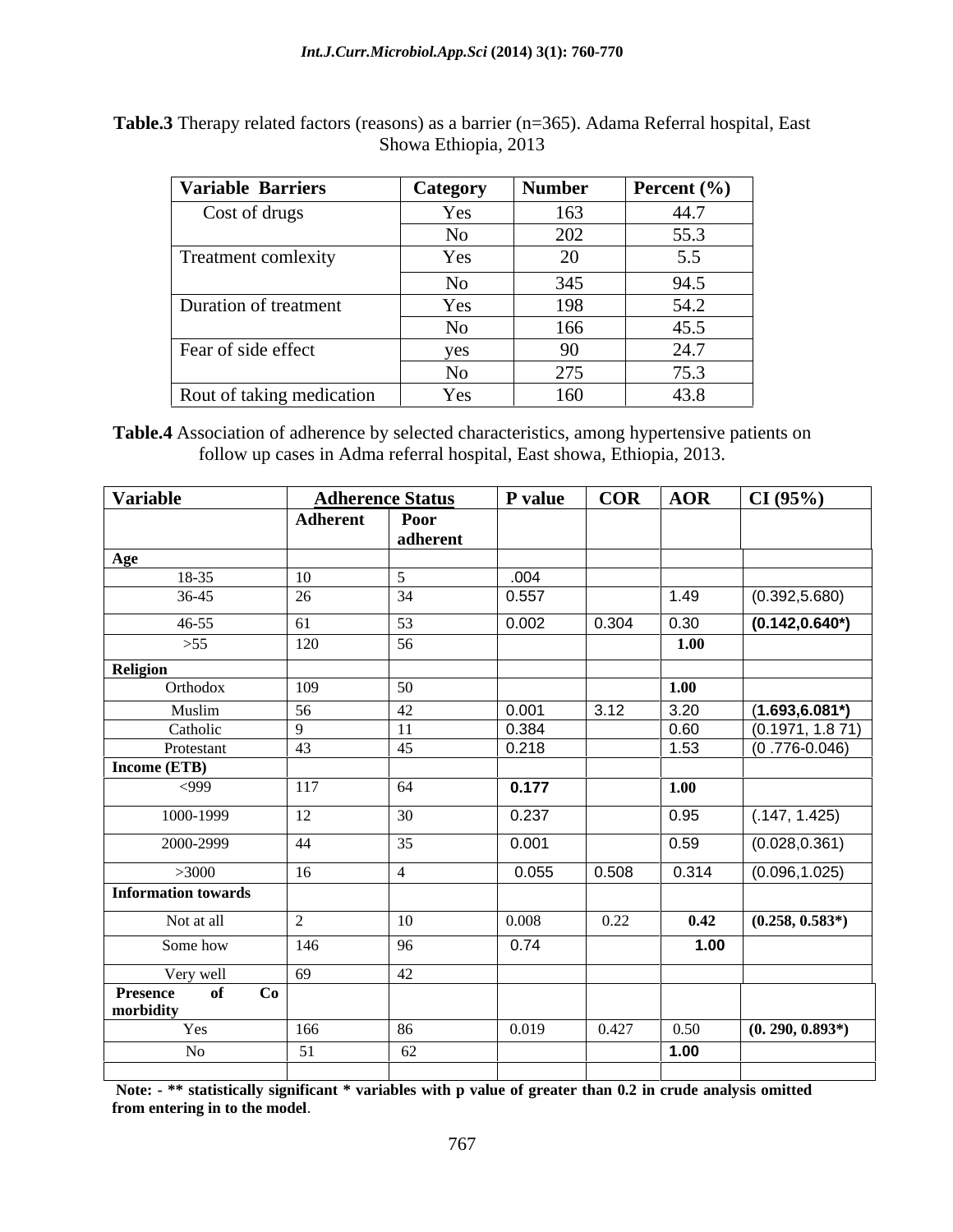increased risk of cardiovascular This study showed that the existence of co complications. This study is comparable to morbidities among HTN patients had a study conducted in Malaysia (44.5%) (Youssef and Moubarak, 2002). Age was behavior. Patients with co morbidities found to be significantly and were less likely to be adherent to their independently associated with adherence treatment than those with no co in this study. Patients (46-55 years) presented lower levels of adherence compared to those in younger & older age complications and complex treatment groups. This may be related to the fact that regimens which were favorable conditions HTN is a silent disease and, thus, leads to not to adhere to their medications. This certain reluctance in middle aged study is in line with the study done in individuals regarding the control of the Pakistan (Saman, 2007), Zambia (Mweene disease, who only give importance to *et al* ), university of Gondar, Ethiopia adequate treatment when there is a (Ambaw *et al*., 2012). This can be worsening of symptoms. This finding is explained by the fact that, co morbidities consistent with the study done in Brazil lead to multiple drug usage which (Sabate,2003). potentially poses fear of side effects, lack

understood the information provided about their medication are 88% less likely to be adherent as compared to those who understood the information very well. This finding is in line with a study conducted in Pakistan (Saman, 2007); Zambia (Mweene *et al*) and university of Gondar Ethiopia (Ambaw *et al*., 2012). Right knowledge about HTN and its treatment creates a clear understanding and avoids confusion about the treatment and the disease condition. This is due to the fact that people are more likely to be convinced after sufficient information pertaining to their disease, medication regimen and associated risks is supplied. Hence it is worth mentioning that health care index of 80% medication adherence. The professionals are responsible at providing valuable and relevant information to their<br>clients so as to raise consciousness and be the strongest factors affecting clients so as to raise consciousness and stimulate action which help to overcome increased<br>
increased in the conformation This study is comparable to morbitries among III's paireins tased<br>
a entry conducted in Markovin (M.5%) Agents and Solicity is significant<br>
of Consel and Morbarda, 2005). Age was b

Co-morbidities can precipitate the health

Respondents who have not at all hopeless. Hence, could also urge them to significant associations on adherence treatment than those with no co morbidities. Patients with more number of co morbidities could suffer from serious of motivation & might make them feel stop their treatment.

## **Limitations of the study**

The primary measure of adherence to medication was self report, which may not provide a true picture of actual adherence. Particularly influenced by recall and social desirability biases which potentially have under estimated or over estimated the level of adherence reported in the study.

the problem of poor adherence. follow up at Adama referral hospital. This status of the patient and make them fail to adherence in hypertensive patients seen in In conclusion, More than half of the study participants were found to be adherent to their treatment. However, it is found to be significantly lower compared to expected index of 80% medication adherence. The study identified middle age, lack of awareness, co morbidity, and religion to be the strongest factors affecting medication adherence amongst patients on information provides baseline data to help improve and address the issues of adherence in hypertensive patients seen in Adama referral hospital.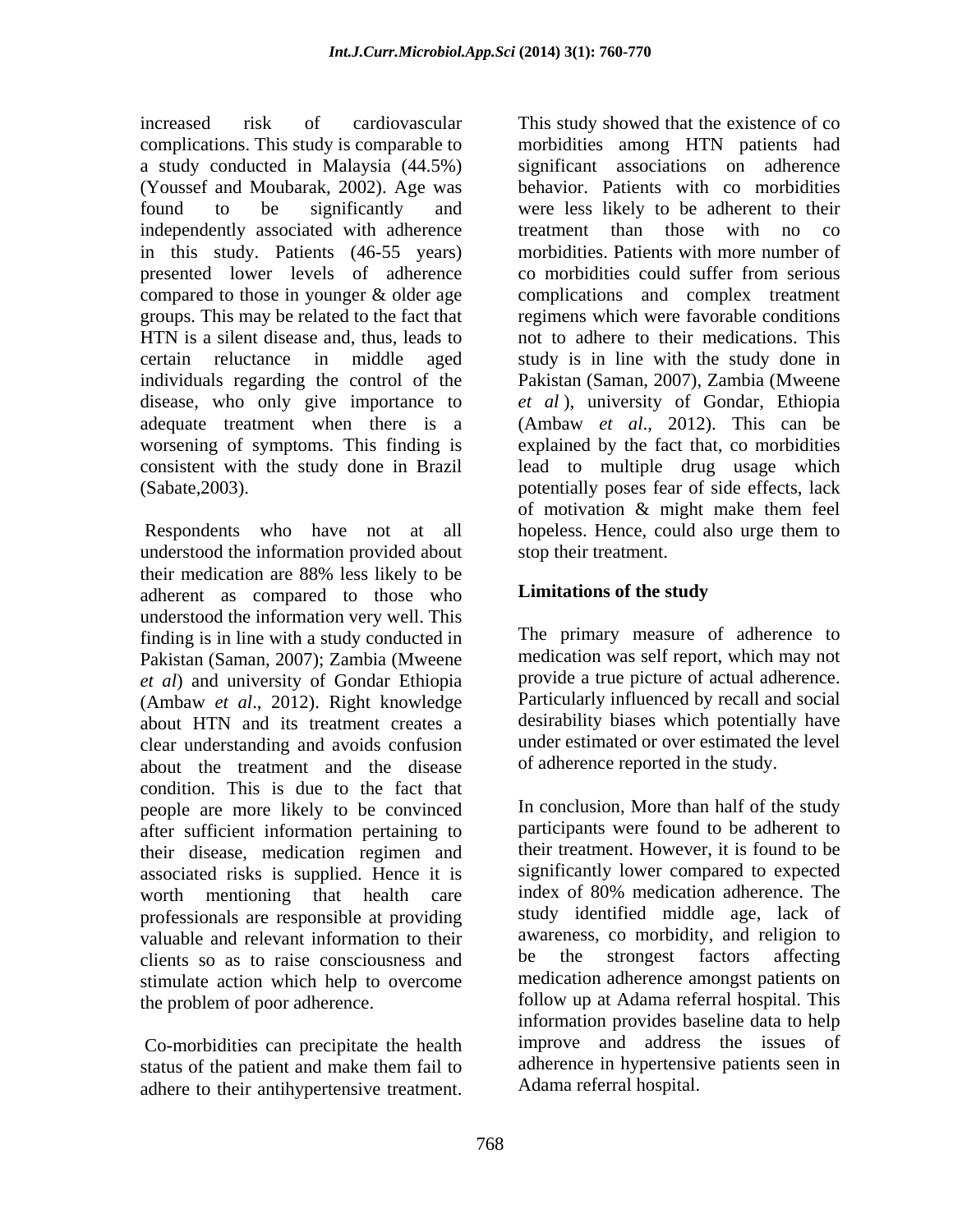Future studies are recommended to outcomes: what we know and what we confirm these findings, as adherence to medication predicts better outcomes and  $43(6):517-520$ . indicators of poor adherence to a medication regimen are a useful resource for physicians to help identify patients who are most in need of interventions to improve adherence. the Joint National Committee on

It is worth valuing recommendation of implementing health education campaigns Hypertension 2003, 42(6):1206 1252. to increase awareness about the risk Ezzati M, Lopez AD, Rodgers A, Vander factors, natural history, Complications and treatment of hypertension. Global events, such as World Hypertension Day, could be burden of disease. *Lancet*. used as a forum to highlight these issues. 2002;360:1347-1360. Patient support groups can be employed to Falaschetti E 2004. Blood pressure. In: help the poor-adherent. Patients who have suffered complications due to poor adherence could be requested to London. pp 181–220. voluntarily share their experiences. Print Habtamu Abera Hareri et al. and audiovisual media would be very helpful in dissemination of information. Hypertension Medications and Most importantly, physicians & Nurses have to pay special attention to patient education and counseling when treating hypertensive patients

- Acta Paul Enferm. Factors associated with<br>adherence to antihypertensive (2):199–206. adherence to antihypertensive (2):199–206. 2012;25(Special Issue 1):27-34.
- 2006. Compliance to antihypertensive therapy JCPSP 16: 23–26. The patients. J Hum Hypertens 20: 23–29.
- follow up at University of Gondar Hospital, Northwest Ethiopia, 2012,
- Balkrishnan R: The importance of treatment in. hyans RB, Taylor

**Recommendation** *Recommendation Recommendation n* medication adherence in improvingchronic-disease related outcomes: what we know and what we need tofurther know. Med Care 2005,  $43(6):517-520.$ 

- Chobanian AV, Bakris GL, Black HR, Cushman WC, Green LA, Izzo JL Jr: Jones DW, Materson BJ, Oparil S, Wright JT Jr, *et al*: Seventh report of Prevention, Detection, Evaluation, and Treatment of High Blood Pressure.
- HoornS, Murray CJ. Selected major risk factors and global and regional burden of disease. *Lancet*. 2002;360:1347 1360.
- Sproston K, Primatesta P, eds. Health Survey for England 2003 TSO: London. pp 181–220.
- Habtamu Abera Hareri *et al.* : Assessments of Adherence to Hypertension Medications and Associated Factors among Patients Attending Tikur Anbessa Specialized Hospital Renal Unit, Addis Ababa, Ethiopia 2012.
- **References** prevalence, awareness, treatment, and Hajjar I, Kotchen TA: Trends in control of hypertension in the United States, 1988-2000. JAMA 2003, 290  $(2):199-206.$
- treatment in a primary care unit : Hassan NB, Hassanah CI, Foong K, Naing<br>  $2012.25$ (Special Issue 1):27-34<br>
L. Awang R. *et al.* (2006) Almas A, Hameed A, Ahmed B, Islam M Hassan NB, Hasanah CI, Foong K, Naing L, Awang R, *et al*. (2006) Identification of psychosocial factors of noncompliance in hypertensive
- Ambaw *et al*. Adherence to Haynes RB, McDonald HP, Garg AX antihypertensive treatment and (2002) Helping patients follow associated factors among patients on prescribed treatment: clinical (2002) Helping patients follow prescribed treatment: clinical applications. JAMA 288: 2880-2883.
	- 12:282.(PubMed) the disease and the mechanics of hyans RB. Determinants of compliance: treatment in. hyans RB, Taylor